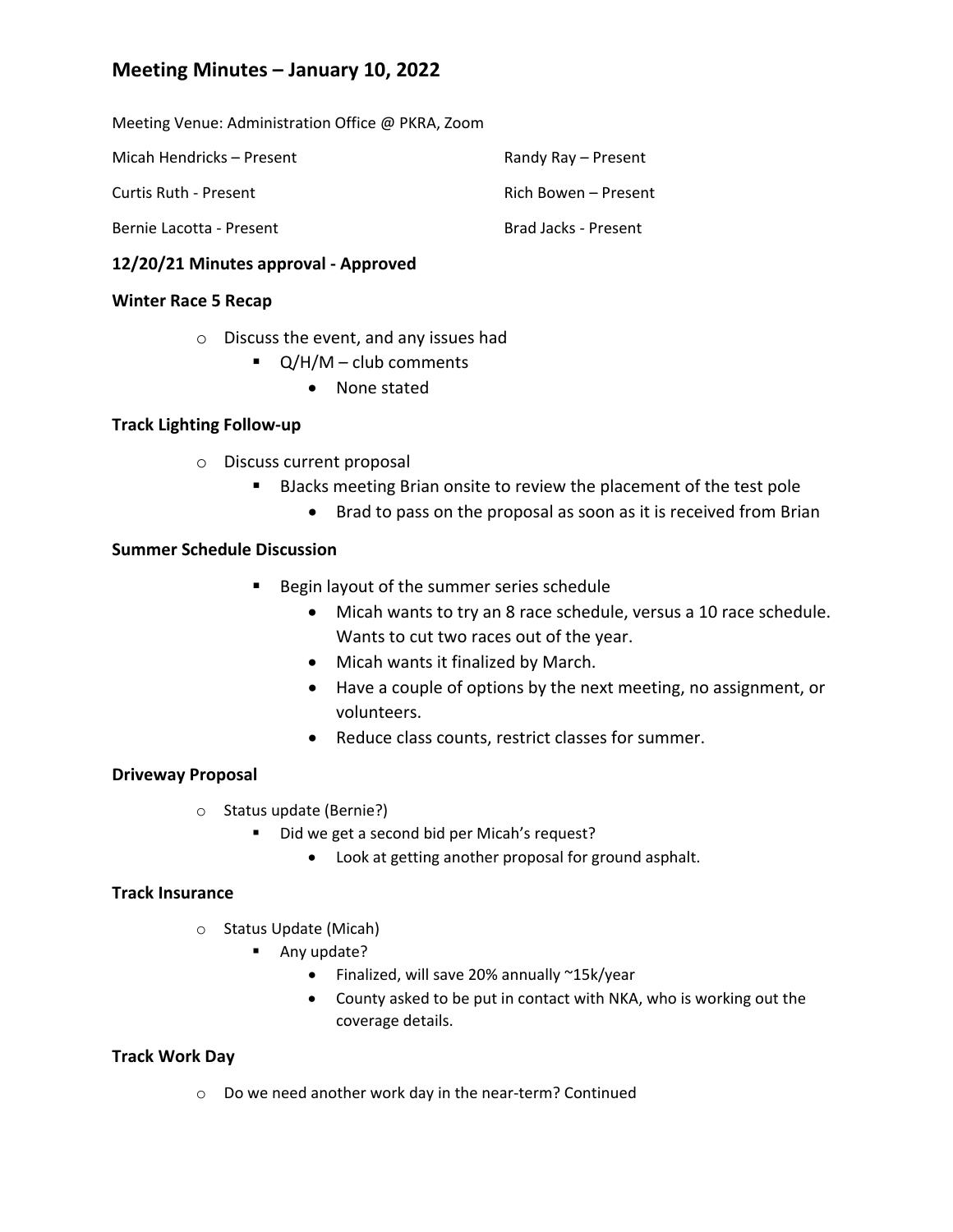# **Meeting Minutes – January 10, 2022**

- Need to get another one scheduled prior to Rotax event.
- Paul  $H$  Need more red, white, and blue paint
	- Refurbish bathrooms?
	- Supermoto is scheduled on the  $23^{rd}$ , which Micah suggested for work day.
	- TBD look at Saturdays

### **Discuss Age Waiver Status**

- o Quick status update for minor driver verification
	- Calendar year is the standard, and the easiest method (Curtis)

## **Awards Banquet**

- o Hear Micah's suggestion to move the event to the track (Micah)
	- **Would lose our deposit that was already paid.** 
		- Maintain the current plan
		- Board approval to give Scott free admission to the banquet o Approved

# **Internet Update**

- o Update from Century Link
	- \$49.99 with owner provided modem, \$69.99 with rental
	- Needs board vote
	- **•** Drew Bischoff offered to help
		- Brad J. to update Century Link response to hub verification.

### **Additional Board Member**

- o Discuss Steen's nomination
	- **Next steps?**

### **Track Handyman**

- o Did we get Paul's recommendation?
	- Micah unable to make contact
	- Rich Alten, or Toby Longenecker could possibly do it

### **Race Directors**

- o Micah wants to hire Tyler Brooks to educate our staff
	- Wants to hire short-term to educate our people

### **Ongoing Discussions**

- o Endurance schedule (Micah) any update?
	- No update